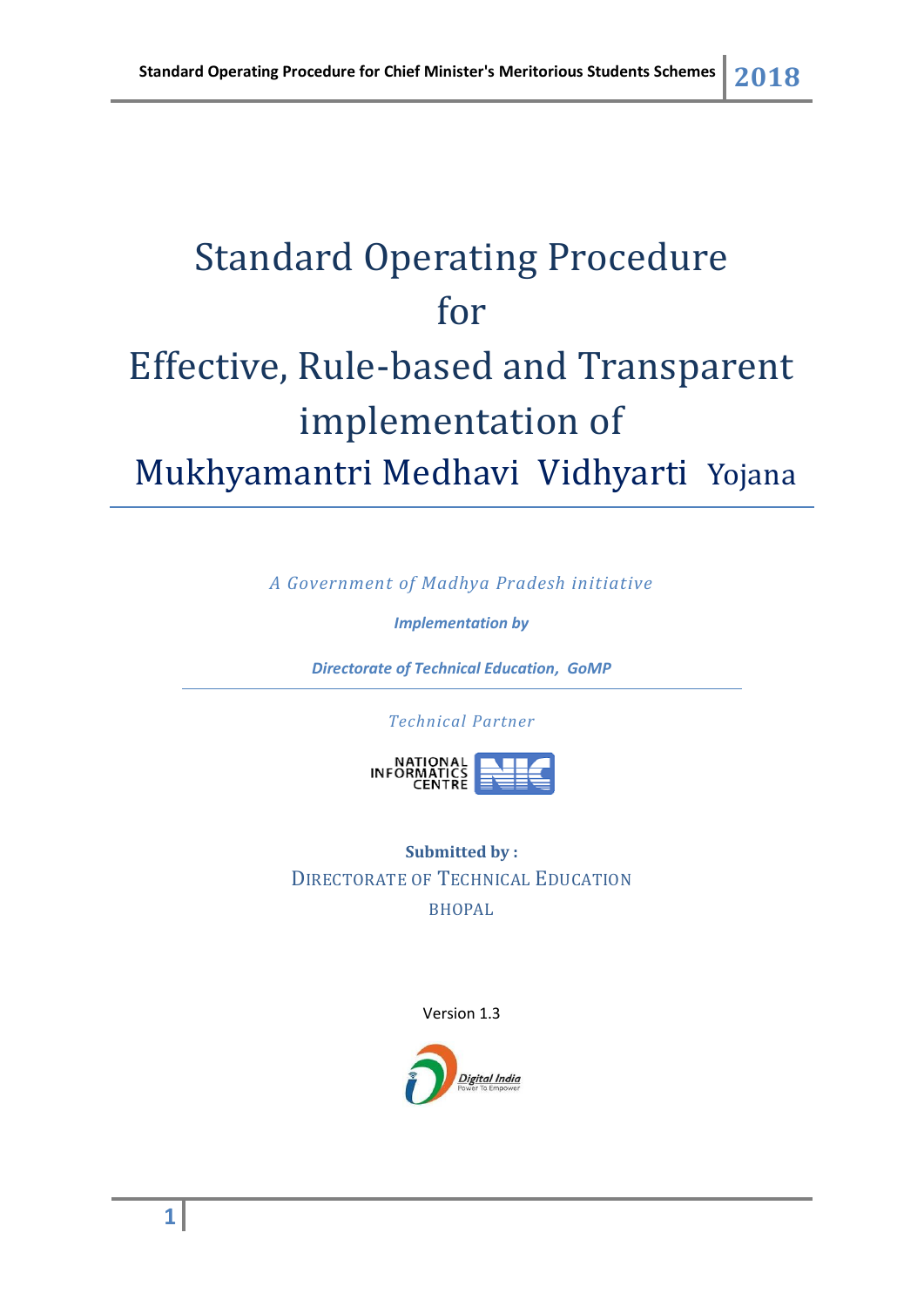## **1. Objectives**

*To design, develop and facilitate an online, work-flow based platform so as to facilitate online collaborative functioning by various stakeholders and ensure rule-based, transparent and effective implementation of the scheme.*

## **2. Service level expectation from the system**

*The system must allow the Sanction and disbursal of the amount to the eligible within 3 working days of online submission of the proposal by the concerned college / institute.*

## **3. Stakeholders**

- 1. Meritorious Students (as per the definition of the scheme and revisions thereafter)
- 2. Institutes (eligible as per the definition of the scheme)
- 3. Scholarship Verification Officers as designated by the institute
- 4. Offices / Colleges designated as Sanctioning Authority by the department
- 5. Officers / Colleges designated as Disbursal Authority by the department
- 6. Scheme PMU cell of Directorate of Technical Education
- 7. NIC ICT solution Provider
- 8. Nodal Bank for processing Digitally Signed e-Payment Orders

# **4. Pre-requisites**

#### **Department**

- 1. Register all Institutions & their Courses as eligible under the scheme
- 2. Issue credentials for all institutes in Step #1. Institutes operational within MP State already have a username and password .
- 3. Identify, Register and Train all Sanctioning Authorities.
- 4. Issue credentials for all Sanctioning Authorities in Step #3.
- 5. Map All Institutions to a relevant Sanctioning Authority.
- 6. Identify, Register and train Disbursing Authority on issuing Digitally Signed ePayment Orders.
- 7. Issue credentials for Disbursing Authority in Step #6.
- 8. All Sanctioning Authorities are to be mapped to the Disbursing Authority.
- 9. Ensure Disbursing Authority have a valid Digital Signature Certificate (DSC) and are sensitized on the use of the DSCs.
- 10. The Sanctioning and Disbursing Authorities are sensitized for the prompt disposal of all Scholarship proposals requesting scholarships.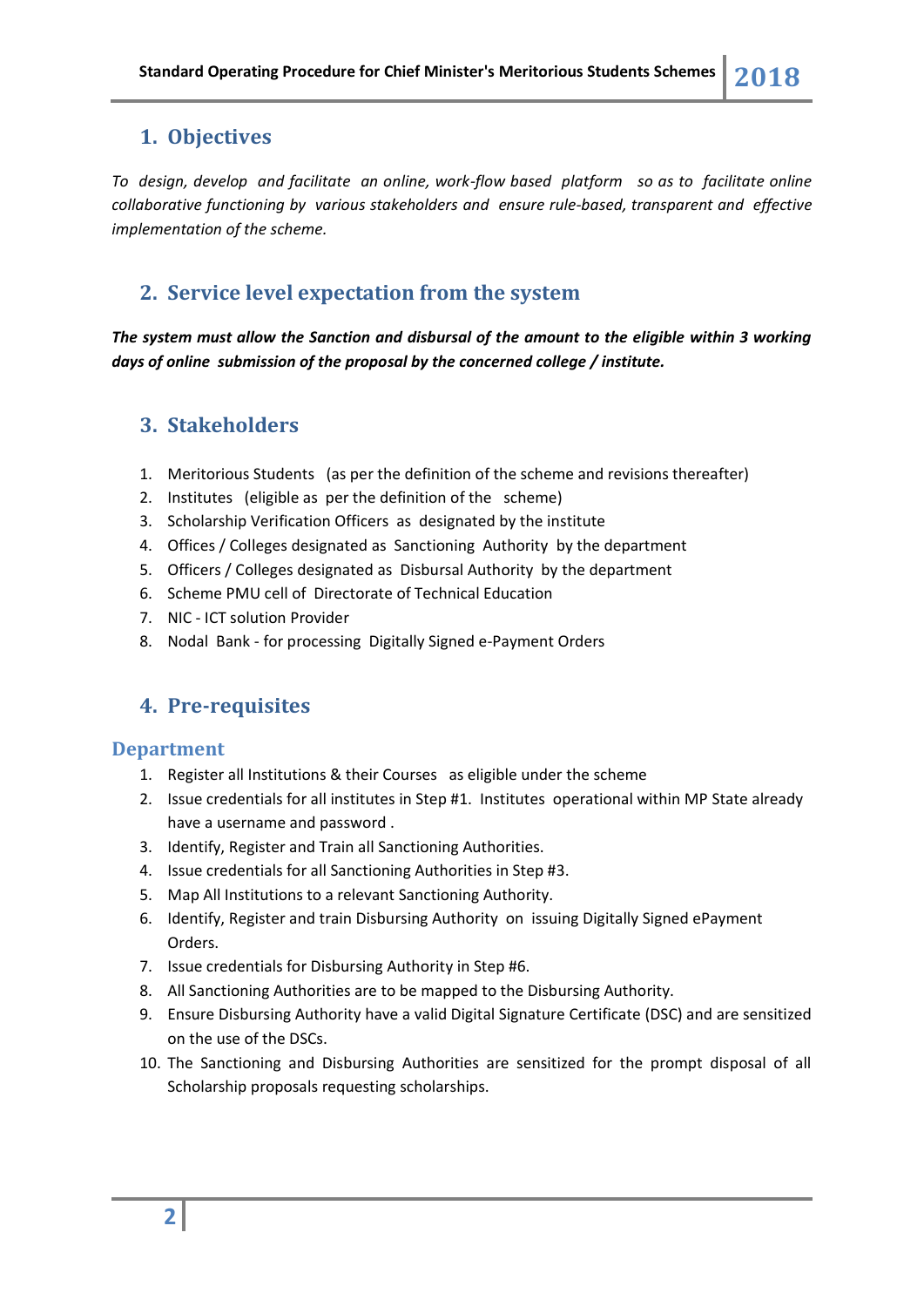#### **Functions of Institutions**

- 1. Will register their bank account for receiving the scholarship amount (only in case of Government Institutes)
- 2. Will create awareness amongst the students on the scheme
- 3. Will facilitate the eligible students for registration of their applicationsfor seeking the benefit under the scheme
- 4. Will verify the application of the students against the original documents, Aadhar Number, their bank account details linked with their Aadhar Number and other important information that decide the eligibility and entitlement of the student for the scheme.
- 5. Will also record the following cases:
	- a. The fee has been paid by the student
	- b. The fee has NOT been paid by the student
- 6. Will verify the application forms registered by the students
	- a. Recommend the eligible cases for sanction of benefit
	- b. Temporarily reject the applications that needs to be corrected
	- c. Permanently reject the cases which are fake, non-eligible are to be blocked
- 7. Will print the scholarship sanction recommendation proposal and keep in the office record after signature and stamp of the institute/Officer. The online generated scholarship sanction recommendation proposal will be available on the portal for Sanction Authority.
- 8. Will follow the guideline available on portal for outside M.P. candidates and send requisite documents to DTE for sanction.
- 9. Will refund the amount to the students, if the fee is already paid by the student, in cases of Government institutions.

#### **Sanctioning Authorities (SA)**

- 1. Sanction Authority has to be responsible office / officer.
- 2. List of sanctioning authorities for various colleges will be displayed in public domain.
- 3. Proposed Sanctioning Authorities:
	- a. All Government institutes operating in MP will be designated to function as Sanctioning Authorities for students registered in their institutes
	- b. For all Government Aided/ Private institutions situated in Madhya Pradesh, one Institute at district/nearby district level (As the case may be) will be designated as the Sanction authority.
	- c. DTE PMU will be designated as the Sanction authority for all institutions situated outside the Madhya Pradesh State.
- 4. The Sanction Authority will ensure they are aware of all Institutions which are mapped to them for granting Sanctions.
- 5. The Sanction Authority will scrutinize the applications recommended by the Institutes and sanction the amount to be disbursed and forward for disbursal.
- 6. The Sanction Authority will print the scholarship disbursement recommendation proposal and keep in the record after signature and stamp of the institute/Officer. The online generated scholarship disbursement recommendation proposal will be available on the portal for Disbursement.
- 7. The SA will maintain the records of all sanctioned cases and rejected cases.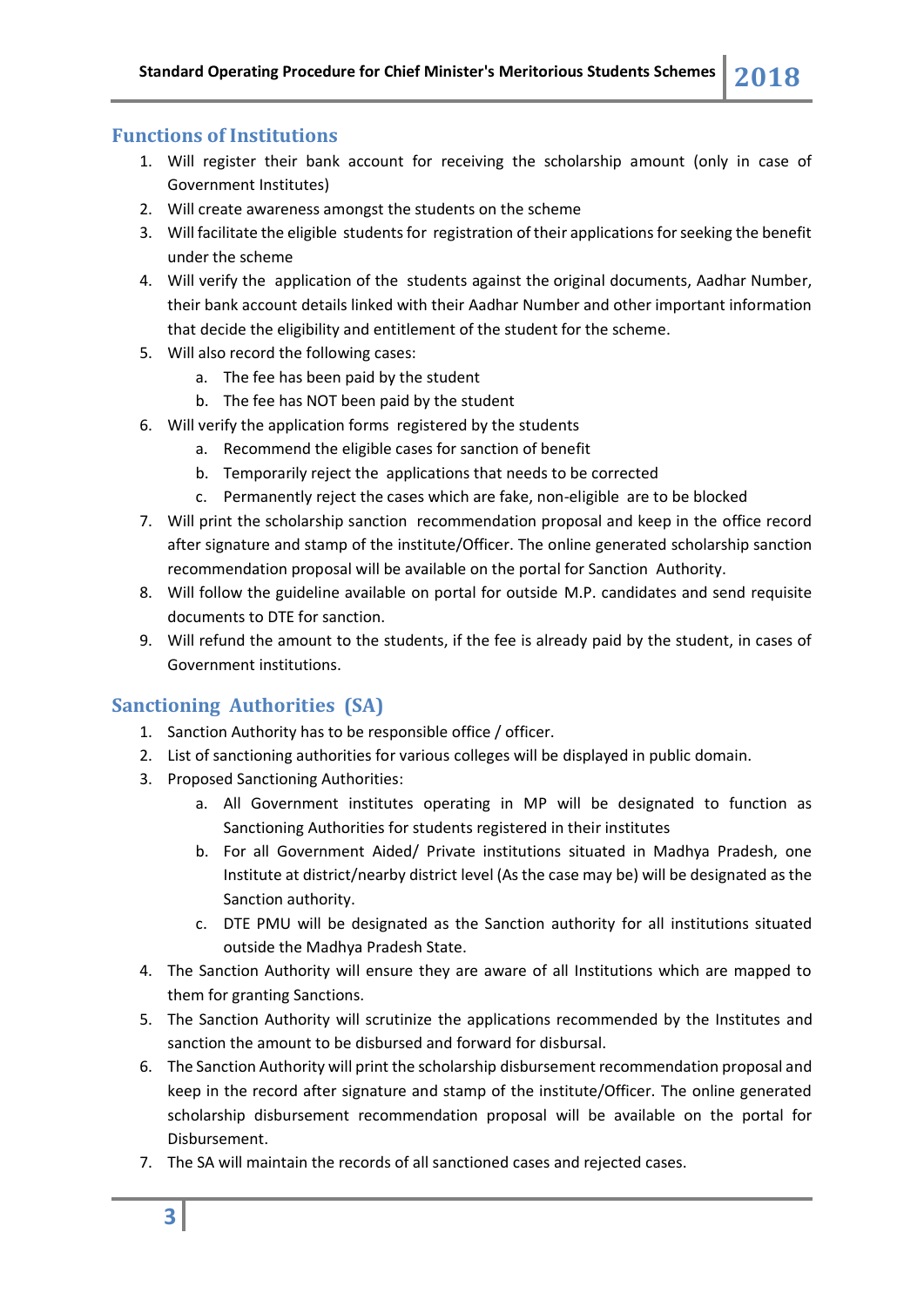8. The SA will be responsible for yearly audit of sanctioned cases.

#### **Disbursement Authority**

- 1. List of Disbursal authorities for various sanctioning authorities will be displayed in public domain.
- 2. Proposed Disbursal Authorities
	- a. The work of disbursal authority is very sensitive as s/he will be responsible for Digitally Signing the ePayment Order for ePayment.
	- b. DTE PMU will be designated as the Disbursal authority for all institutions.
- 3. Ensure they are aware of all Sanctioning Authorities which are mapped to them for disbursal of sanctioned amount.
- 4. Have a valid Digital Signature Certificate (DSC) with them.
- 5. They have registered the DSC with the Scholarship Portal.
- 6. Process sanction orders for disbursal of sanctioned amount and initiate e-Payment by digitally signing the e-Payment order.
- 7. Track the Status of e-Payment

#### **Nodal bank:**

Will facilitate end to end integration with the MMVY Portal. It will allow the MMVY portal to electronically share the digitally signed payment file with the banking system in a secure and trustworthy manner for Aadhar and Account based transactions. The banking system will acknowledge the file to the MMVY Portal and process the file within 1 working day. The banking system will provide response i.e. beneficiary account credit date, time, amount, transaction number against teach payment request, in case of successful payment and reason code for rejection, in case of rejection. Bank will also provide a Online dashboard and reports for online monitoring and reconciliation of the payments orders.

#### **Process Flow**

#### **Registration of Students**

- 1. All Students who intend to avail Scholarships under the ambitious Chief Minister's Meritorious Students Schemes need to register on the online portal.
- 2. The registration would include the
	- A. Demographic Profile
		- i. Student's First name, Last Name
		- ii. Father's Name
		- iii. Name of the Board through which the Student qualified Class 12th
		- iv. Roll No in the Class 12th Examination, Percentage
		- v. Aadhaar No
		- vi. Gender
		- vii. Category
		- viii. Date of Birth
		- ix. Address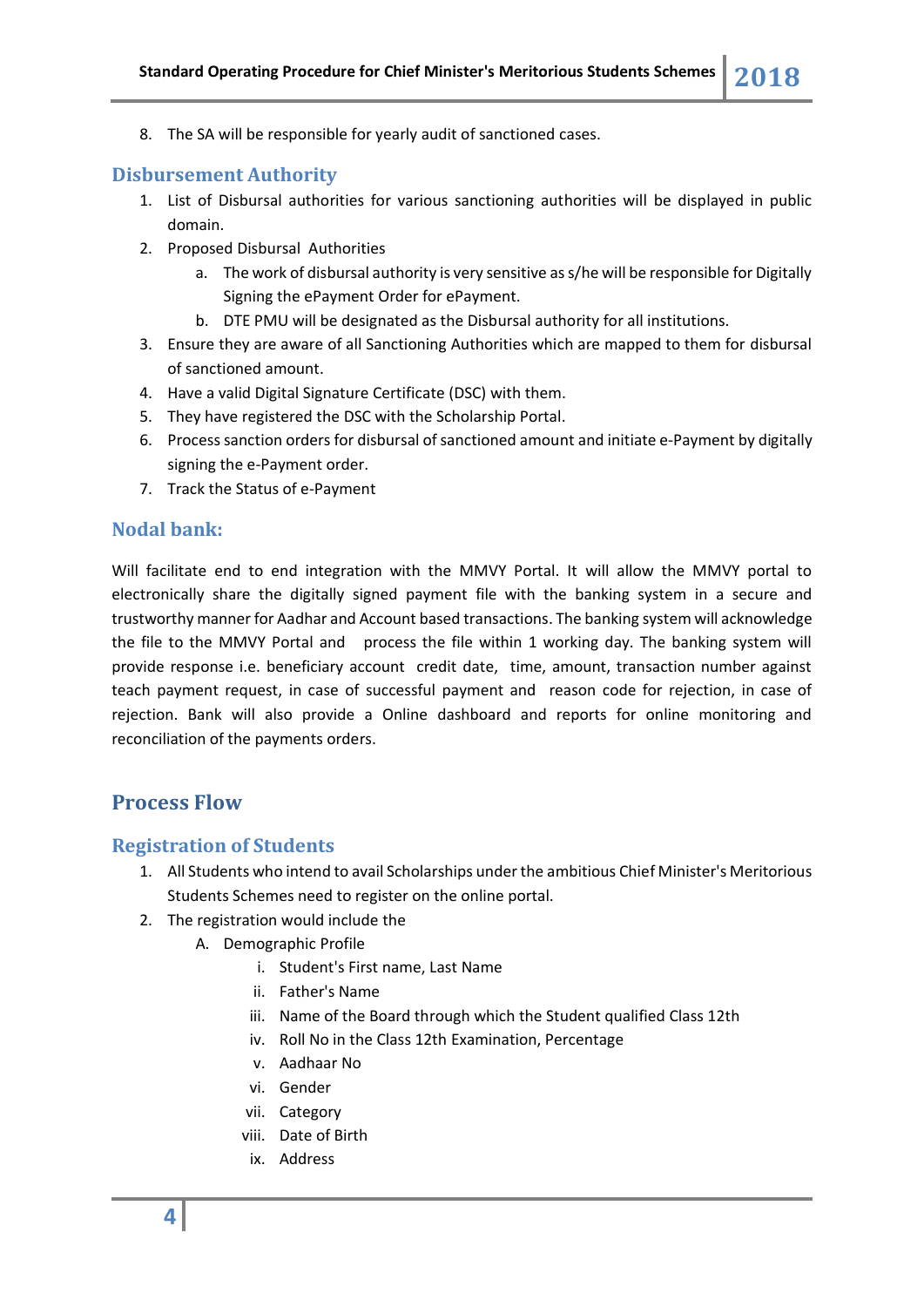- B. Contact
	- i. Current Residential Address
	- ii. Permanent Address
	- iii. Email Address
	- iv. Mobile No of the Student
	- v. Alternate Mobile No of the Student
	- vi. Mobile No of the Parent/ Guardian
- C. Academic
	- i. Name of the Institution
	- ii. Course
	- iii. Course year
- 3. Student will also upload the scanned copy of the specified documents on the portal .
- 4. Student will be allowed to edit the application.
- 5. He will have to lock and forward his application to the Institute online.
- 6. A Student would then be required to submit the form to the Institute in a physical form along with the supporting documents for the first year. For subsequent course years, he may be required to submit the additional documents through student login-ID and password. Each application form would have a identifier which would help the Institute to process the application.

### **Verification**

- 1. An Institute would receive the physical copy of the application form and stamp the receipt attached with the form for the student.
- 2. The identifier in the physical form will be used to authenticate the request for processing of the application.
- 3. An Institute would examine the application from the student and may choose the following action
	- a. Reject the application Permanently: The action is taken if any information in the form after examination disqualifies the student from availing the scheme and the student is NOT eligible for the scheme as per the definition of the scheme . This action prevents the student from availing the scheme even if he/ she re-applies or modifies his/ her existing application.
	- b. Reject the application Temporarily: The action is taken if any information in the form is inconsistent or in-coherent with the academic record of the student at the institute and needs updation. If an application is temporarily rejected he/ she can modify his/ her application subsequently, submit the modified application to the institute.
	- c. Forward the application to the Sanctioning Authority: This action is taken if the information in the form is consistent with the academic record of the student and the student is eligible for the scheme as per the scheme definition.
- 4. The institute needs to choose any of the 3 actions listed above within 1 working day of the receipt of the online form.
- 5. If the institute is a Government Institution then it would furnish its own account details for receiving fees. In case of private institute the amount will be transferred into the Aadhar link bank account of the students.